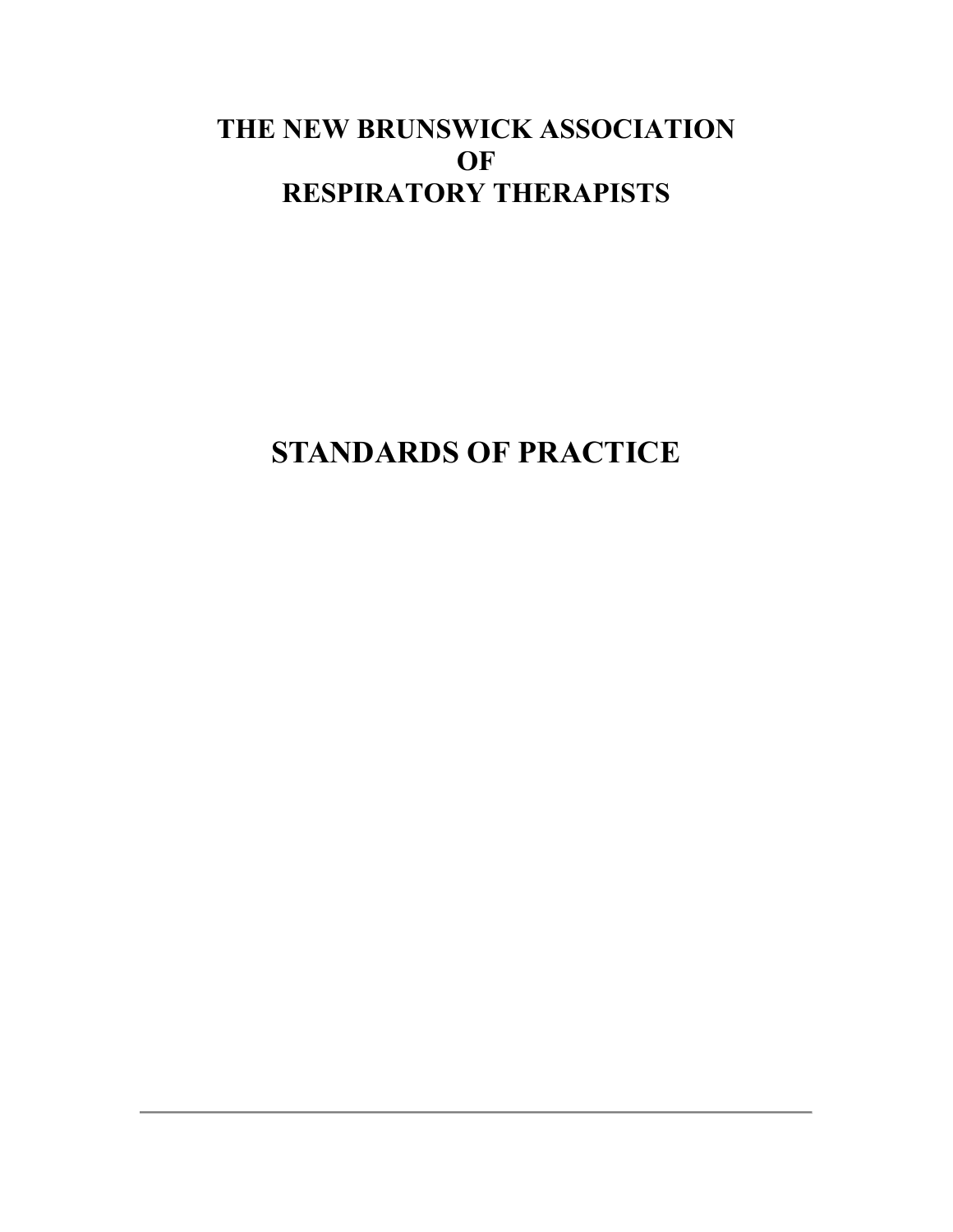**New Brunswick Association of Respiratory Therapists** 

# **STANDARDS OF PRACTICE**

## TABLE OF CONTENTS

- 1: DEFINITIONS
- 2: INTRODUCTION
- 3: NBART STATEMENT OF ETHICS AND PROFESSIONAL CONDUCT
- 4: EXECUTIVE SUMMARY OF STANDARDS
- 5: STANDARD I SPECIALIZED BODY OF KNOWLEDGE
- 6: STANDARD II INTERVENTION AND APPLICATION OF KNOWLEDGE
- 7: STANDARD II INTERVENTION AND APPLICATION OF KNOWLEDGE
- 8: STANDARD III PROFESSIONAL ACCOUNTABILITY
- 9: STANDARD IV SAFE PRACTICE AND APPLIED TECHNOLOGY
- 10: STANDARD V ASSESSMENT
- 11: STANDARD VI PLANNING
- 12: STANDARD VII EVALUATION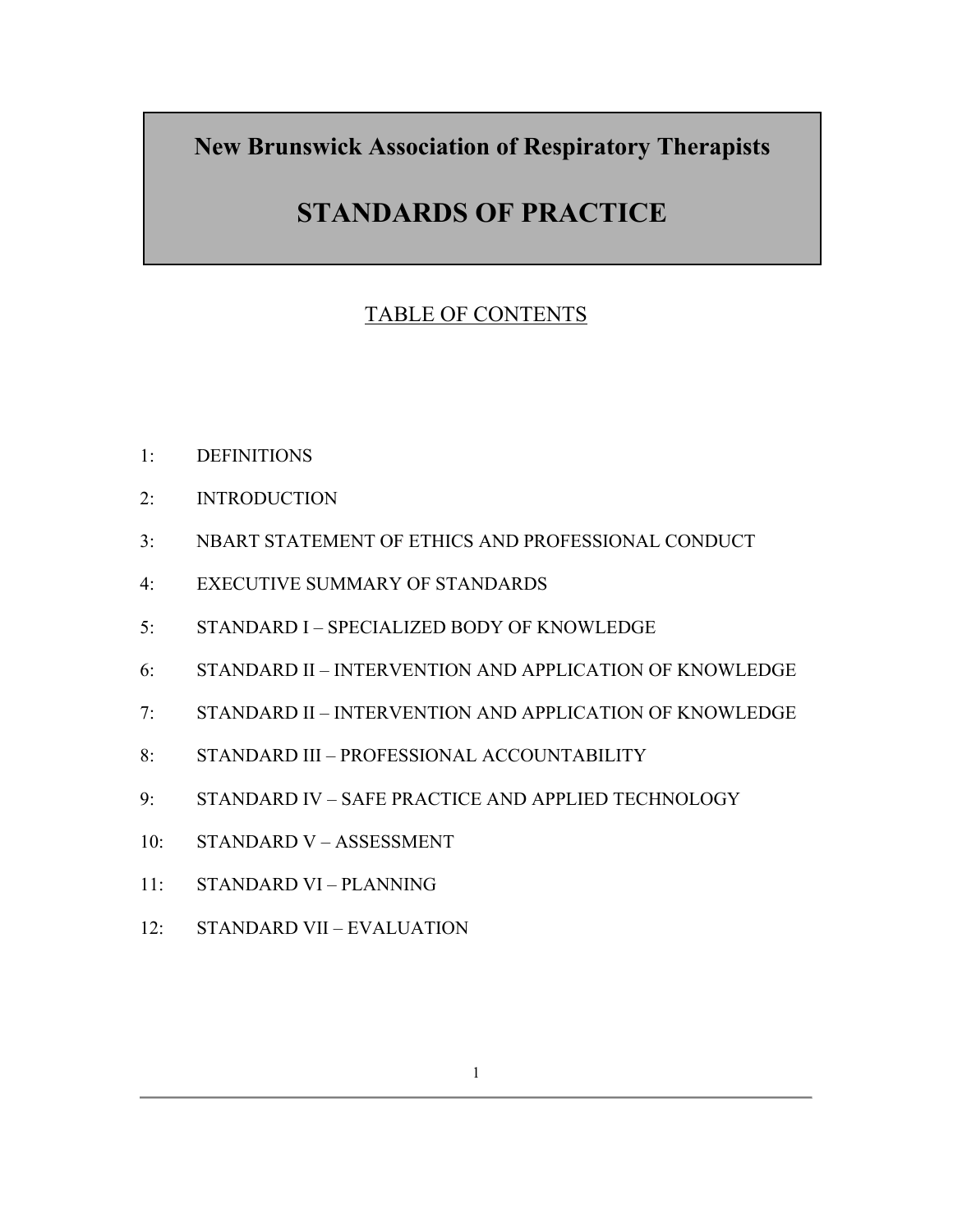## **New Brunswick Association of Respiratory Therapists STANDARDS OF PRACTICE**

## **DEFINITIONS**

| <b>N.B.A.R.T.</b>    | New Brunswick Association of Respiratory Therapists                                                                                                                                           |
|----------------------|-----------------------------------------------------------------------------------------------------------------------------------------------------------------------------------------------|
| <b>R.R.T.</b>        | a Registered Respiratory Therapist who maintains membership<br>in good standing with the N.B.A.R.T.                                                                                           |
| <b>MEMBER</b>        | a R. R. T. as defined above                                                                                                                                                                   |
| <b>ANALYSIS</b>      | the ability to use abstract ideas; to break down and identify<br>elements, factors and relationships; to apply principles; and to<br>differentiate and discriminate among ideas and concepts. |
| <b>CURRENT</b>       | generally accepted, used, practiced or prevalent at the moment.                                                                                                                               |
| <b>DATA</b>          | factual information used as a basis for reasoning, discussion or<br>calculation.                                                                                                              |
| <b>ETHICAL</b>       | of or relating to accepted professional standard of conduct; of or<br>relating to principles of right and wrong behaviour.                                                                    |
| <b>EXPERTISE</b>     | having, involving or displaying skills and knowledge derived<br>from education or experience.                                                                                                 |
| <b>PEER</b>          | another member of the R.R.T. profession.                                                                                                                                                      |
| <b>PROMOTES</b>      | as patient/client advocate, assisting with the goal of obtaining or<br>maintaining the patient/client's optimal level of function.                                                            |
| <b>RELEVANT</b>      | having significant and demonstrable bearing on the<br>patient/client's health.                                                                                                                |
| <b>SOUND</b>         | exhibiting or based on thorough knowledge and experience;<br>agreeing with accepted views; logically valid.                                                                                   |
| <b>UNDERSTANDING</b> | the ability to recall facts, to apply criteria, to explain, to<br>summarize, and to generalize from specific situation to like<br>situations.                                                 |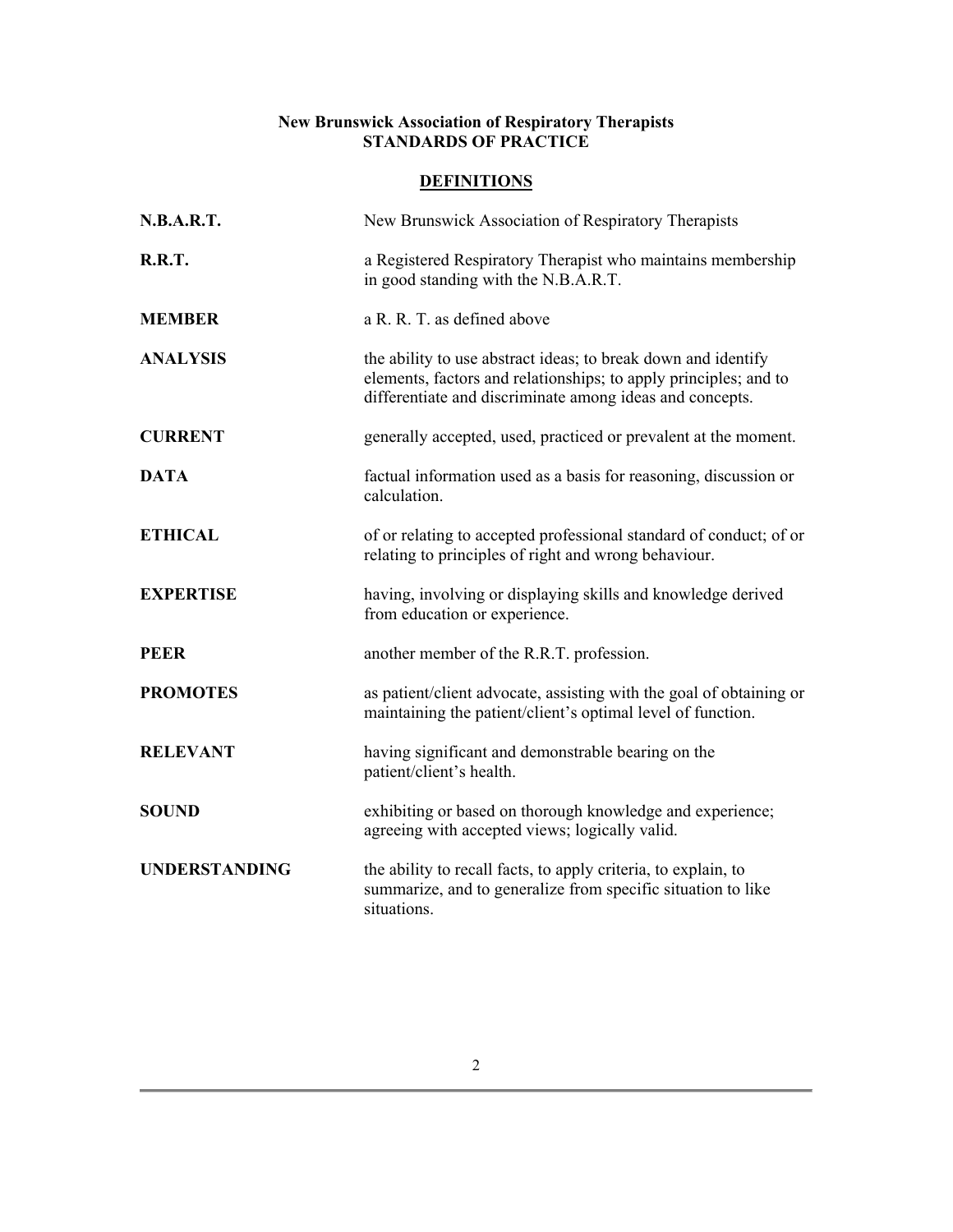## **New Brunswick Association of Respiratory Therapists STANDARDS OF PRACTICE**

## **INTRODUCTION**

The goals of the New Brunswick Association of Respiratory Therapists, as they relate to practice standards include:

- safe practice
- appropriate practice
- practice regulated by therapists in the public interest

These goals can be achieved by:

- promoting best practices
- preventing improper or unsafe practices
- identifying improper practice and intervening when identified improper practice is unacceptable

What are Standards of Practice?

A Standard of Practice document is a living document open to revision. Written standards reflect the values of the profession, and they clarify for both the public and the membership, expectations for practicing Registered Respiratory Therapists.

Standards of Practice will provide:

- i) A desired and achievable level of performance against which actual performance can be compared.
- ii) A benchmark, below which professional performance is unacceptable
- iii) Regulation of practice of Respiratory Therapy
- iv) Assistance in the development of policy and procedures, and to provide guidelines for the profession
- v) Provision of a legal reference for reasonable and prudent practice
- vi) Documentation to assist health professionals in interpreting expectations of Respiratory Therapy practice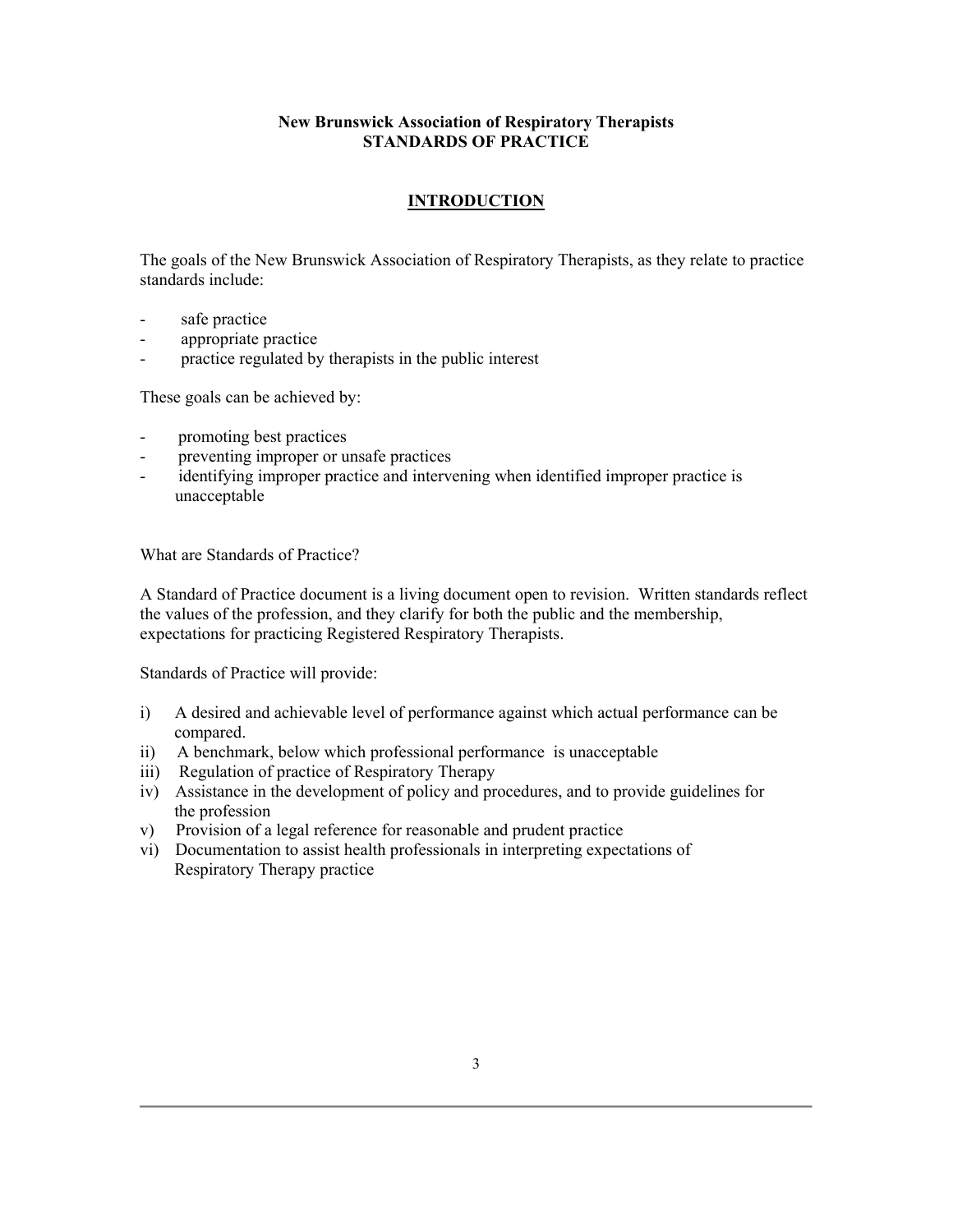## **NBART Statement of Ethics and Professional Conduct**

In the conduct of their professional activities the Registered Respiratory Therapist shall be bound by the following ethical and professional principles. Registered Respiratory Therapists shall:

- Demonstrate behaviour that reflects integrity, supports objectivity and fosters trust in the profession and its professionals.
- Actively maintain and continually improve their professional competence, and represent that competence accurately.
- Perform only those procedures or functions in which they are individually competent and which are within the scope of accepted and responsible practice.
- Respect and protect the legal and personal rights of patients they treat, including the right to informed consent and refusal of treatment.
- Divulge no confidential information regarding any patient or family unless disclosure is required for responsible performance of duty, or required by law.
- Provide care without discrimination on any basis, with respect for the rights and dignity of all individuals.
- Promote disease prevention and wellness.
- Never falsely impugn the reputation of any colleague.
- Refuse to participate in illegal or unethical acts, and shall refuse to conceal illegal, unethical or incompetent acts of others.
- Follow sound scientific procedures and ethical principles in research.
- Comply with provincial, territorial or federal laws which govern and relate to their practice.
- Avoid any form of conduct that creates a conflict of interest, and shall follow the principles of ethical business behaviour.
- Promote the positive evolution of the profession, and health care in general, through improvement of the access, efficacy, and cost of patient care.
- Refrain from the indiscriminate and unnecessary use of resources, both economical and natural.
- Render assistance to any person, where an urgent need for health care exists.
- Uphold the Constitution and Bylaws of professional associations of which he is a member.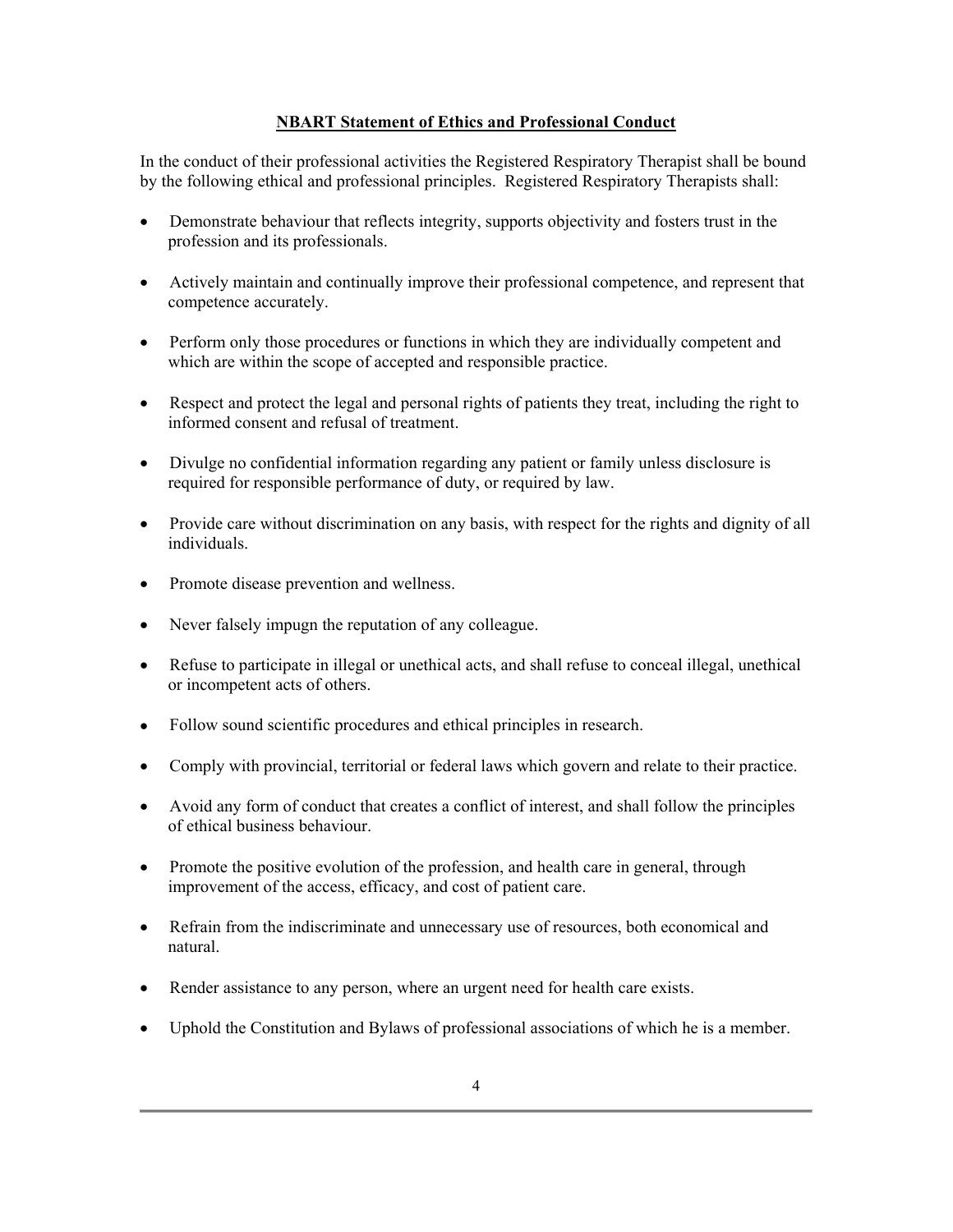### **New Brunswick Association of Respiratory Therapists STANDARDS OF PRACTICE**

## **EXECUTIVE SUMMARY of STANDARDS**

#### **Standard**

- I: SPECIALIZED BODY OF KNOWLEDGE the member possesses a specialized body of knowledge and bases the performance of his/her duties on respiratory therapy theory and practice. The member demonstrates continued learning throughout his/her professional life.
- II: INTERVENTION AND APPLICATION OF KNOWLEDGE the member in consultation with the patient/client, peers, and other health care providers; safely and effectively performs interventions and promotes strategies.
- III: PROFESSIONAL ACCOUNTABILITY the member is accountable for meeting the ethical and legal requirements of professional practice.
- IV: SAFE PRACTICE AND APPLIED TECHNOLOGY the member, in consultation with equipment manuals, CSA guidelines, peers, and relevant others; selects, maintains, and operates equipment to provide safe, effective care. The member evaluates and monitors equipment performance to determine its ongoing effectiveness and consistency with the goals of therapy.
- V: ASSESSMENT the member, in consultation with the patient/client, peers, or other health care providers; assesses the patient, collects and records relevant patient and technological information to facilitate intervention and care planning.
- VI: PLANNING the member, in consultation with the patient/client, peers, and other health care providers, identifies priorities, sets goals, and determines strategies and interventions.
- VII: EVALUATION the member in consultation with the patient/client, peers, and other health care providers; determines the effectiveness of the interventions and strategies. The member continuously evaluates his/her performance of individual procedure and overall practice.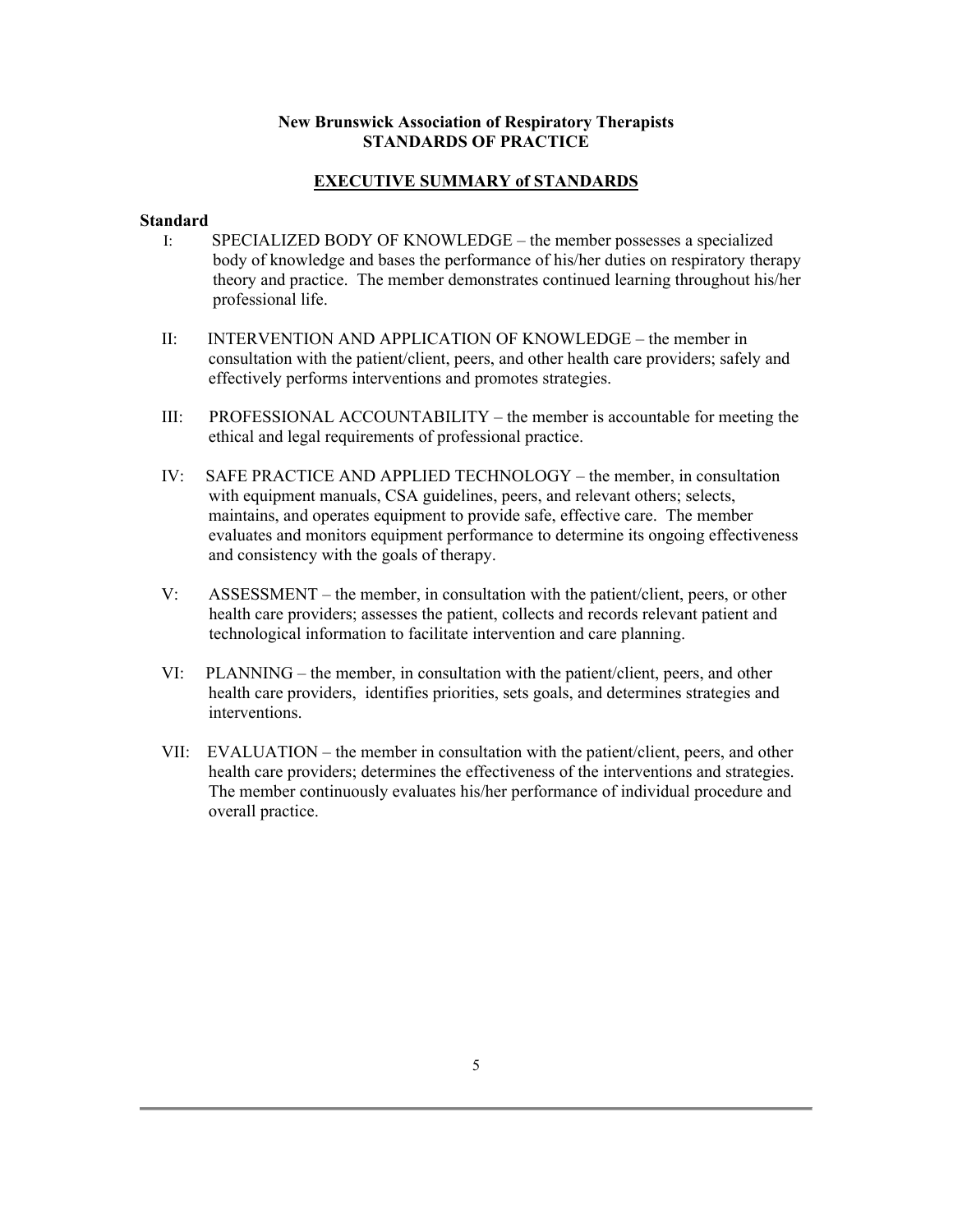## **STANDARD I : SPECIALIZED BODY OF KNOWLEDGE**

The member possesses a specialized body of knowledge and bases the performance of his/her duties on respiratory therapy theory and practice. The member demonstrates continued learning throughout his/her professional life.

The Registered Respiratory Therapist demonstrates understanding and analysis of:

- 1. the role of the Registered Respiratory Therapist;
- 2. the relationships of the Registered Respiratory Therapist with the patient/client and family, groups, and the community;
- 3. the relationship of Respiratory Therapy with other health disciplines;
- 4. the equipment used in cardio-respiratory care;
- 5. medical gas systems and contingency plans;
- 6. the underlying principles, practices and associated risks of procedures, interventions and research in respiratory, anaesthesia and cardiac technologies;
- 7. the concepts of normal function, acute and chronic illness and situations of risk;
- 8. conditions of general body function, dysfunction and associated risk factors as well as detailed cardio-respiratory function, dysfunction and associated risk factors;
- 9. blood gas procurement and analysis;
- 10. cardiopulmonary function tests and assessments;
- 11. cardiac dysrhythmias recognition;
- 12. variations in normal and abnormal results applicable to Respiratory Therapy;
- 13. general health maintenance and promotion;
- 14. major issues in Respiratory Therapy and health;
- 15. the ethical and legislative framework that influences the practice of Respiratory Therapy; and
- 16. major issues in health care delivery systems and resource management.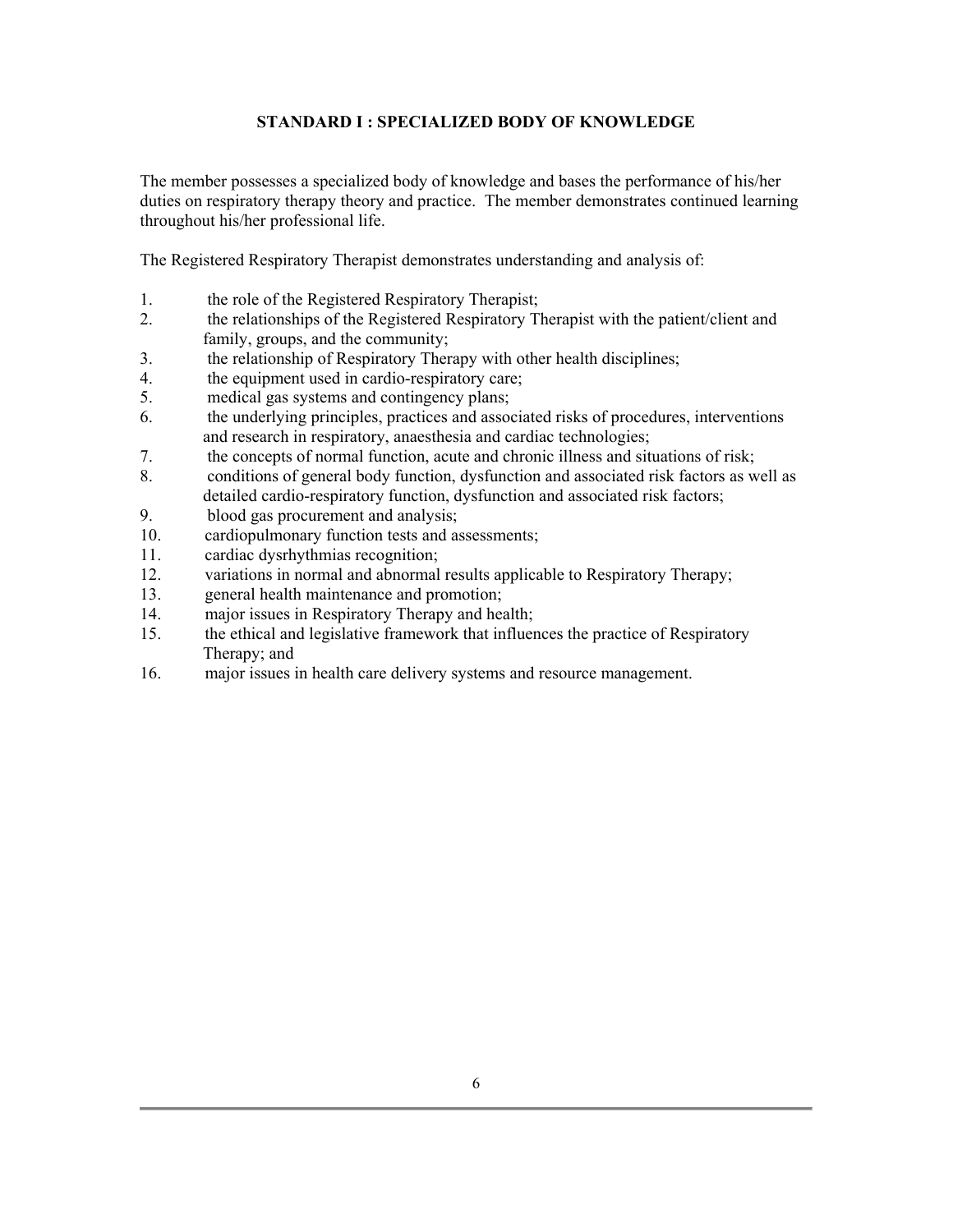## **STANDARD II: INTERVENTION AND APPLICATION OF KNOWLEDGE**

The member, in accordance with physician's orders and facility policy and procedures; safely and effectively performs strategies and interventions. The Registered Respiratory Therapist:

- 1. exercises sound judgement in modifying implementation of the care plan to appropriate to the patient/client's requirements;
- 2. promotes ventilation and respiration by:
	- 2.1 performing cardiopulmonary resuscitation
	- 2.2 establishing and maintaining a patent airway
	- 2.3 suctioning the airways
	- 2.4 administering oxygen and other therapeutic gas mixtures
	- 2.5 administering inhaled medications
	- 2.6 assisting with deep breathing, coughing and splinting
	- 2.7 performing chest physical therapy
	- 2.8 using manual resuscitation devices
	- 2.9 using mechanical ventilation devices and modalities
	- 2.10 applying positive pressure
	- 2.11 using drainage devices<br>2.12 assisting with bronchos
	- assisting with bronchoscopy procedures
	- 2.13 pacing the phrenic nerve
- 3. promotes haemodynamic stability by:
	- 3.1 inserting, stabilizing and removing cannulae
	- 3.2 manipulating and repositioning cannulae or cannulae ballons
	- 3.3 aspirating or sampling from a cannula;
	- 3.4 injecting liquids to measure cardiac output
- 4. administers medication by inhalation, through tubes, by injection, intravenously (including above the drip chambers), through natural body orifices and topically;
- 5. performs:
	- 5.1 pulmonary function testing
	- 5.2 bronchoprovocation
	- 5.3 cardiopulmonary function testing
	- 5.4 polysomnography
	- 5.5 metabolic studies
	- 5.6 skin tests for allergic response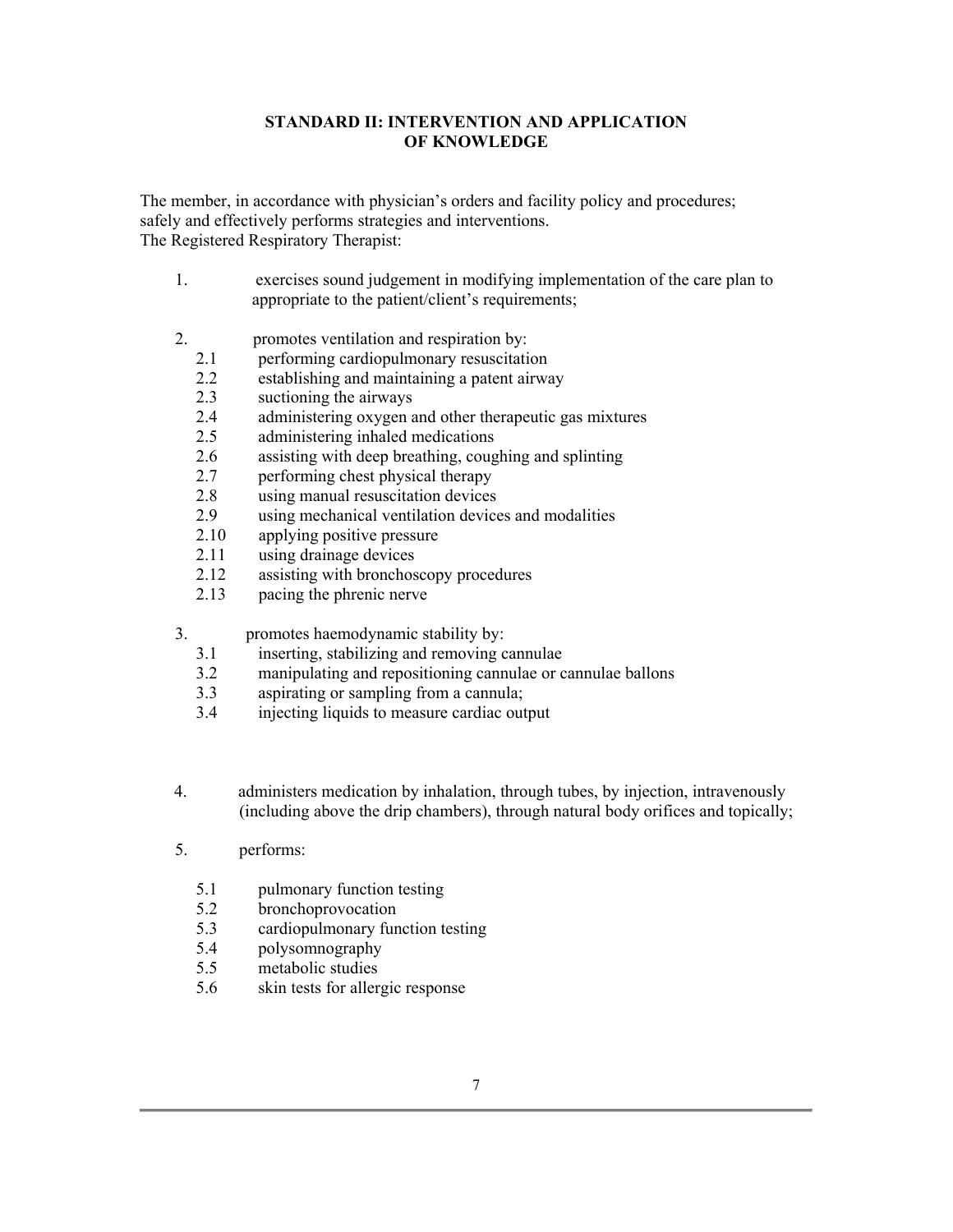## **STANDARD II: INTERVENTION AND APPLICATION OF KNOWLEDGE (cont'd)**

- 6. samples, collects and handles blood and/or other appropriate specimens;
- 7. promotes safety by:
	- 7.1 using protective devices
	- 7.2 using universal precautions and isolation techniques
	- 7.3 modifying the immediate environment to reduce or eliminate hazards
	- 7.4 using risk management techniques
	- 7.5 advocating for the reduction and elimination of environmental hazards;
- 8. promotes tissue integrity by:
	- 8.1 providing tracheal stoma care
	- 8.2 using protective devices
	- 8.3 providing skin care in conjunction with respiratory therapy procedures;
- 9. promotes respiratory health and independence through education, coaching and counselling;
- 10. promotes body alignment by:
	- 10.1 assisting with positioning
	- 10.2 assisting with mobilization; and
- 11. promotes general well-being by:
	- 11.1 encouraging a balance between rest, sleep and activity
	- 11.2 supporting positive self concept and effective coping
	- 11.3 providing relevant nutritional instruction
	- 11.4 assisting the patient/client with hygiene
	- 11.5 advocating a healthful environment.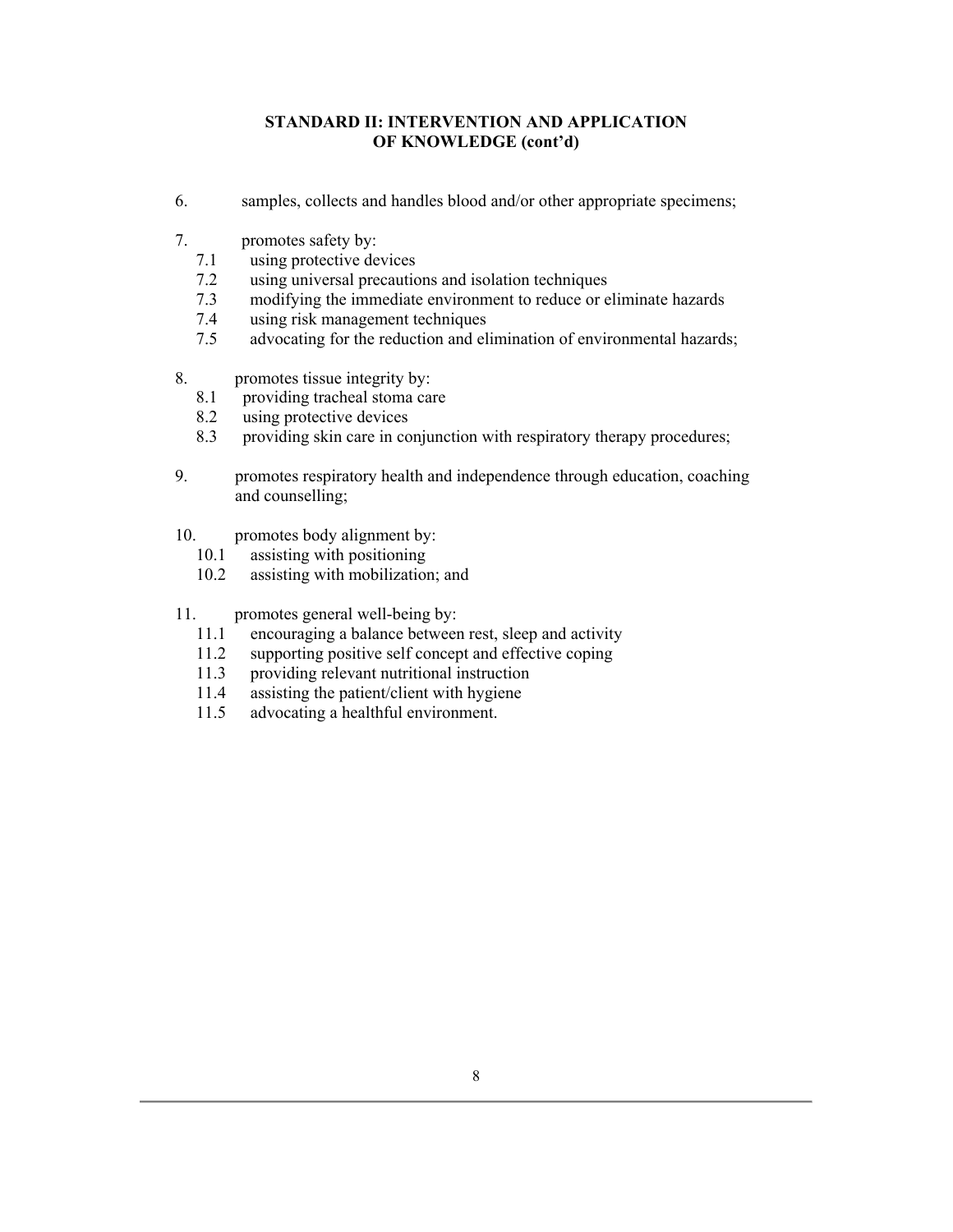## **STANDARD III : PROFESSIONAL ACCOUNTABILITY**

The member is accountable for meeting the ethical and legal requirements of professional **Practice** 

- 1. functions in accordance with the Standards of Practice of the New Brunswick Association of Respiratory Therapists and other applicable legislation;
- 2. demonstrates compassion, trust and honesty in his/her interactions in accordance with the CSRT Code of Ethics;
- 3. ensures the patient/clients' rights are protected and promoted by:
	- 3.1 facilitating access to information
	- 3.2 assisting the patient/client to understand relevant information
	- 3.3 obtaining informed and voluntary consent to care, treatment and participation in research
	- 3.4 maintaining privacy and ensuring confidentiality
	- 3.5 providing treatment with dignity
	- 3.6 facilitating/participating in decisions affecting their care;
- 4. is accountable for his/her own actions;
- 5 demonstrates competence at the current level of knowledge and skills for the procedures he/she performs;
- 6 recognizes own knowledge or skill limitations and when necessary seeks the help, guidance and expertise of others;
- 7 does not practice beyond his/her competence;
- 8 appropriately collaborate with peers and other health care providers;
- 9 exercises sound judgement in implementing the prescribed plan of care;
- 10 records and updates all information, strategies, interventions, conclusions and test results as soon as is practicable, including the transcription of orders;
- 11 shares knowledge and expertise with others;
- 11 intervenes in situations where the safety or well-being of the patient/client is unnecessarily at risk; and
- 12 reports incidents of unsafe professional practice, professional misconduct or abuse of a patient/client by a peer or other health care provider to the appropriate authority.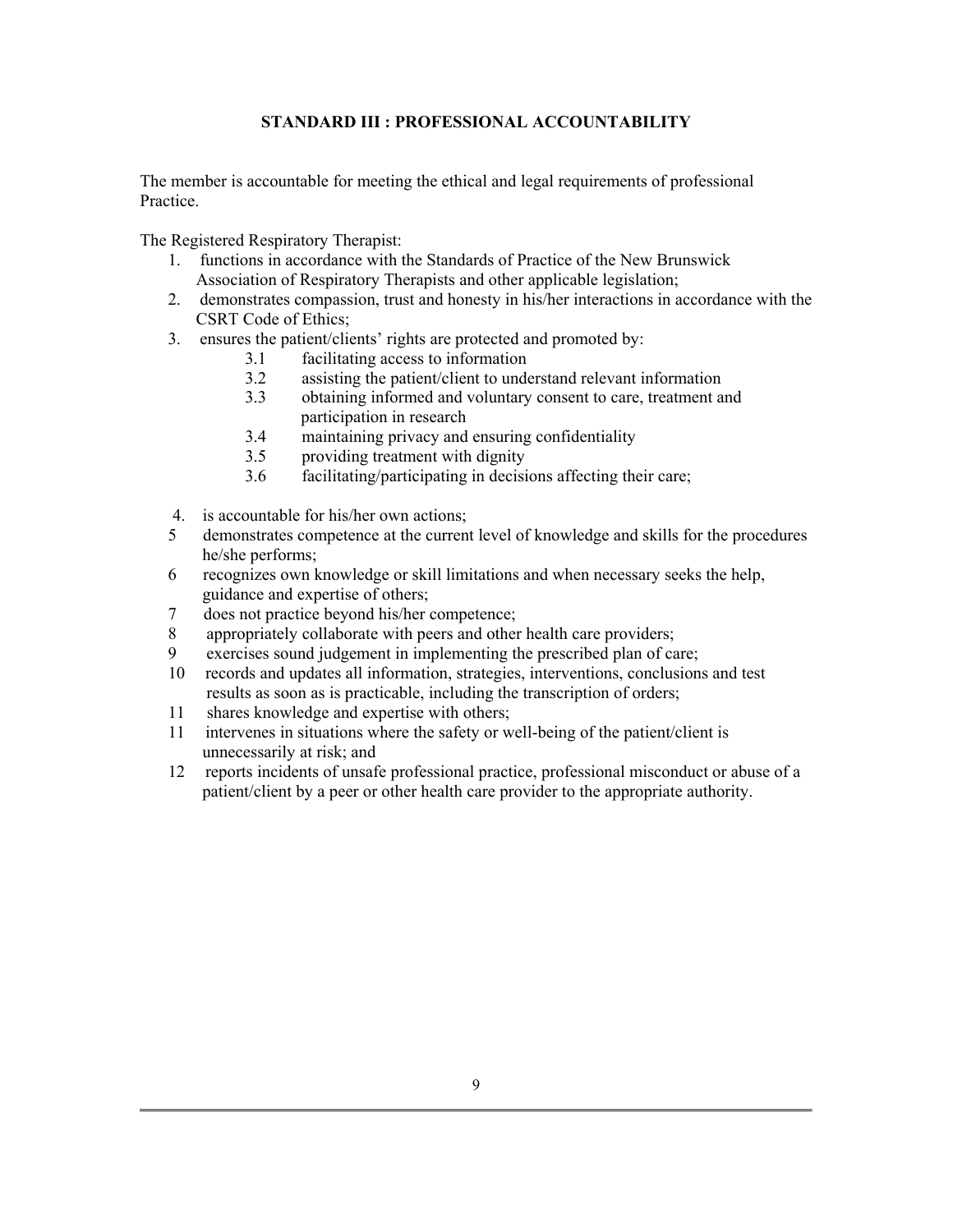## **STANDARD IV: SAFE PRACTICE & APPLIED TECHNOLOGY**

The member, in consultation with equipment manuals, CSA guidelines, peers, and relevant others; selects, maintains, and operates equipment to provide safe, effective care. The member evaluates and monitors equipment performance to determine its on-going effectiveness and consistency with the goals of therapy.

- 1.. selects equipment appropriate for its use, the patient/client and the goals of therapy;<br>2. verifies that equipment is appropriately clean and meets operations specifications
- 2. verifies that equipment is appropriately clean and meets operations specifications prior to use;
- 3. monitors equipment throughout use to ensure continued safe and effective operation;
- 4. recognizes, and when appropriate, modifies or recommends modification of factors, agents, or situations that may influence the performance or application of equipment;
- 5. regularly and routinely checks, assesses and records:
	- 5.1 the patient/client's response to the applied technology
	- 5.2 that equipment is functioning and is properly connected
	- 5.3 that appropriate alarms are activated
	- 5.4 that inspired gas is properly heated, humidified and verified for oxygen concentration
	- 5.5 the equipment settings are consistent with the order or therapeutic objective
	- 5.6 that circuits, tubing and other equipment/supplies are changed at scheduled intervals
- 6. has current expertise regarding mechanical ventilation, modes of ventilation and options for respiratory support, including an understanding of physiological effects, so as to recommend, select, set, or adjust equipment for optimum efficacy;
- 7. verifies that equipment is properly maintained and calibrated by appropriately trained personnel: and
- 8. verifies that all equipment is appropriately cleaned, disinfected, or sterilized.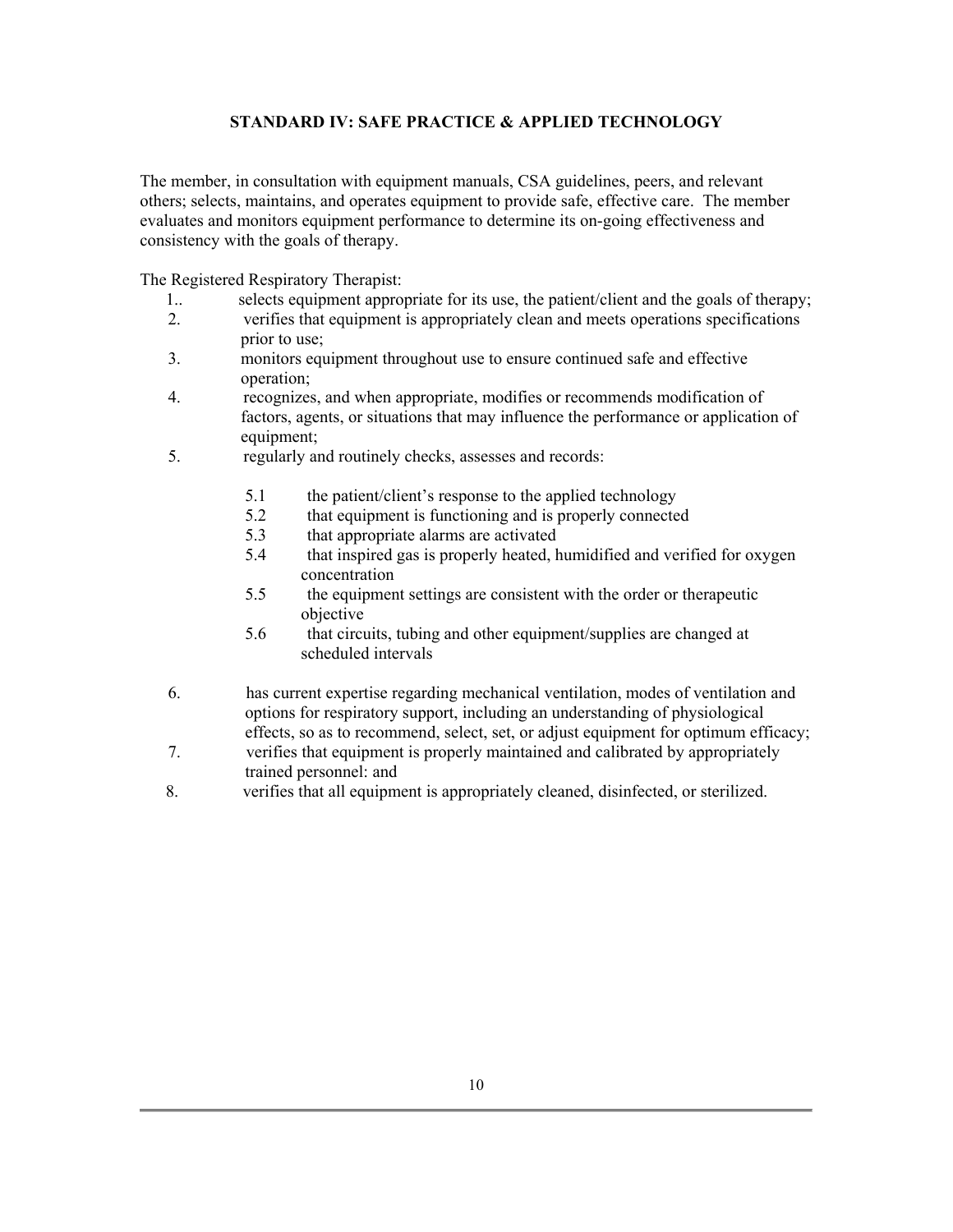## **STANDARD V: ASSESSMENT**

The member, in consultation with the patient/client, peers, or other health care providers; assesses the patient, collects and records relevant patient and technological information to facilitate intervention and care planning.

- 1. exercises sound judgement in modifying assessment parameters appropriate to the patient or situation;
- 2. collects relevant data about the patient or client's:
	- 2.1 perception of and satisfaction with his or her health
	- 2.2 goals and expectations as they relate to his or her health
	- 2.3 growth, development, physiological and mental status
	- 2.4 ability to perform activities of daily living
	- 2.5 methods and manner of communication
	- 2.6 physical, social, cultural, spiritual, and emotional environment;
- 3. collects data from:
	- 3.1 patient/client
	- 3.2 patient/client's family
	- 3.3 other health care providers
	- 3.4 relevant others
	- 3.5 records
	- 3.6 reference material
	- 3.7 diagnostic and monitoring equipment
	- 3.8 the member's own knowledge and experience;
- 4. collects data by:
	- 4.1 interviewing
	- 4.2 consulting
	- 4.3 auscultating
	- 4.4 percussing
	- 4.5 palpating
	- 4.6 observing
	- 4.7 monitoring
	- 4.8 measuring
- 5. records data to:
	- 5.1 identify in general and in detail the patient/client's level of function
	- 5.2 identify variations, patterns, trends, or changes in the patient/client's function
	- 5.3 identify relevant risks affecting and factors contributing to health;
- 6. confirms validity of the data collected through comparison with clinical findings, test results, and information obtained through communication with the patient/client and other health care providers; and
- 7. collects data about the human and material resources available and accessible for the care of the patient/client.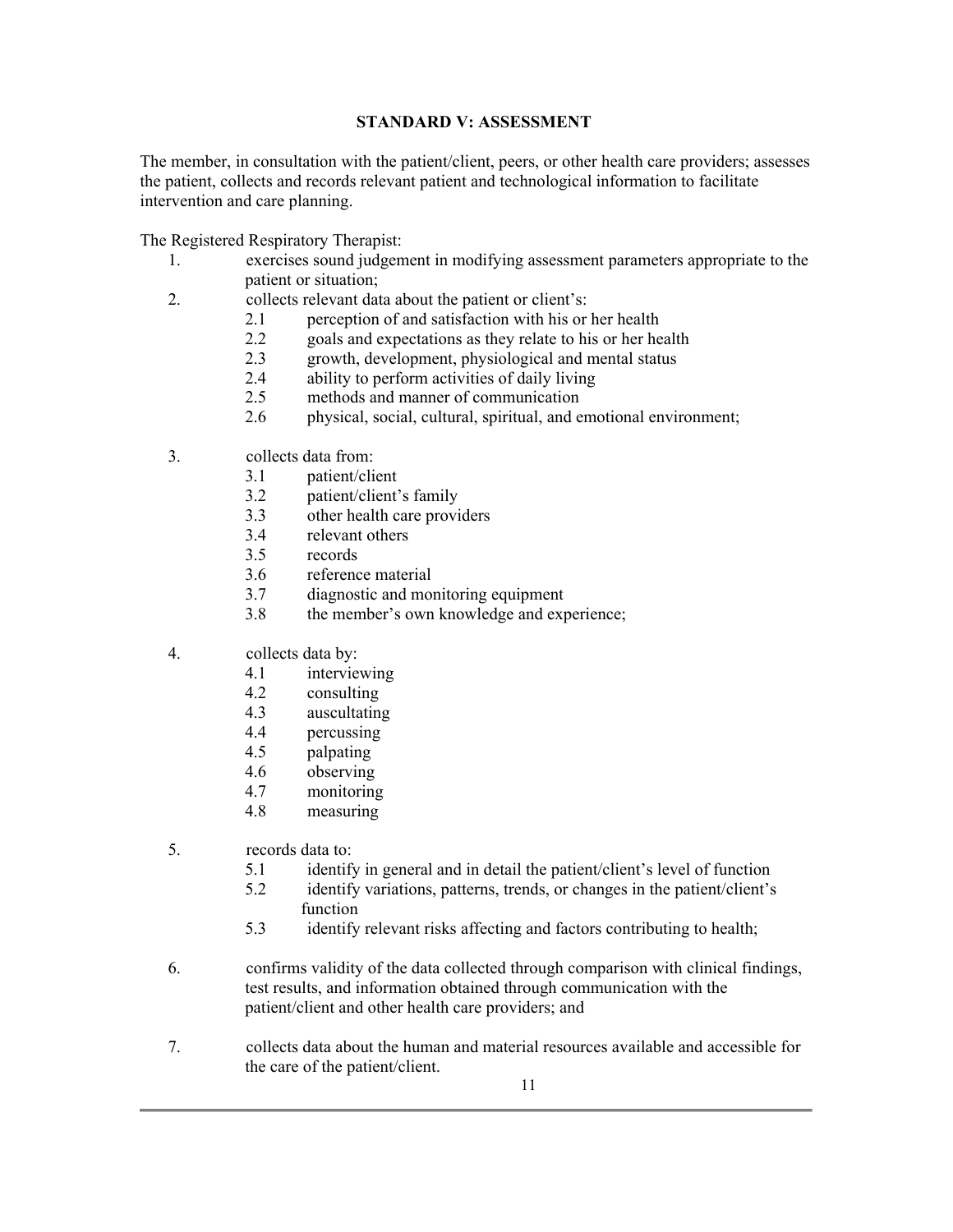## **STANDARD VI: PLANNING**

The member, in consultation with the patient/client, peers, and other health care providers; identifies priorities, sets goals, and promotes strategies and interventions.

- 1. exercises sound judgement in developing or modifying the care plan appropriate to the patient/client's requirements;
- 2. ensures that the goals of the care plan are acceptable to the patient/client;
- 3. considers which available resources are most effective and efficient for the care plan;
- 4. selects and sequences strategies or interventions according to their effectiveness, efficiency, feasibility, and suitability in relation to the priorities and goals of the care plan; and
- 5. contributes to the development of an individual care plan by determining:
	- 5.1 the best possible outcome in relation to respiratory therapy<br>5.2 strategies or interventions
	- strategies or interventions
	- 5.3 target dates and review dates to determine progress.